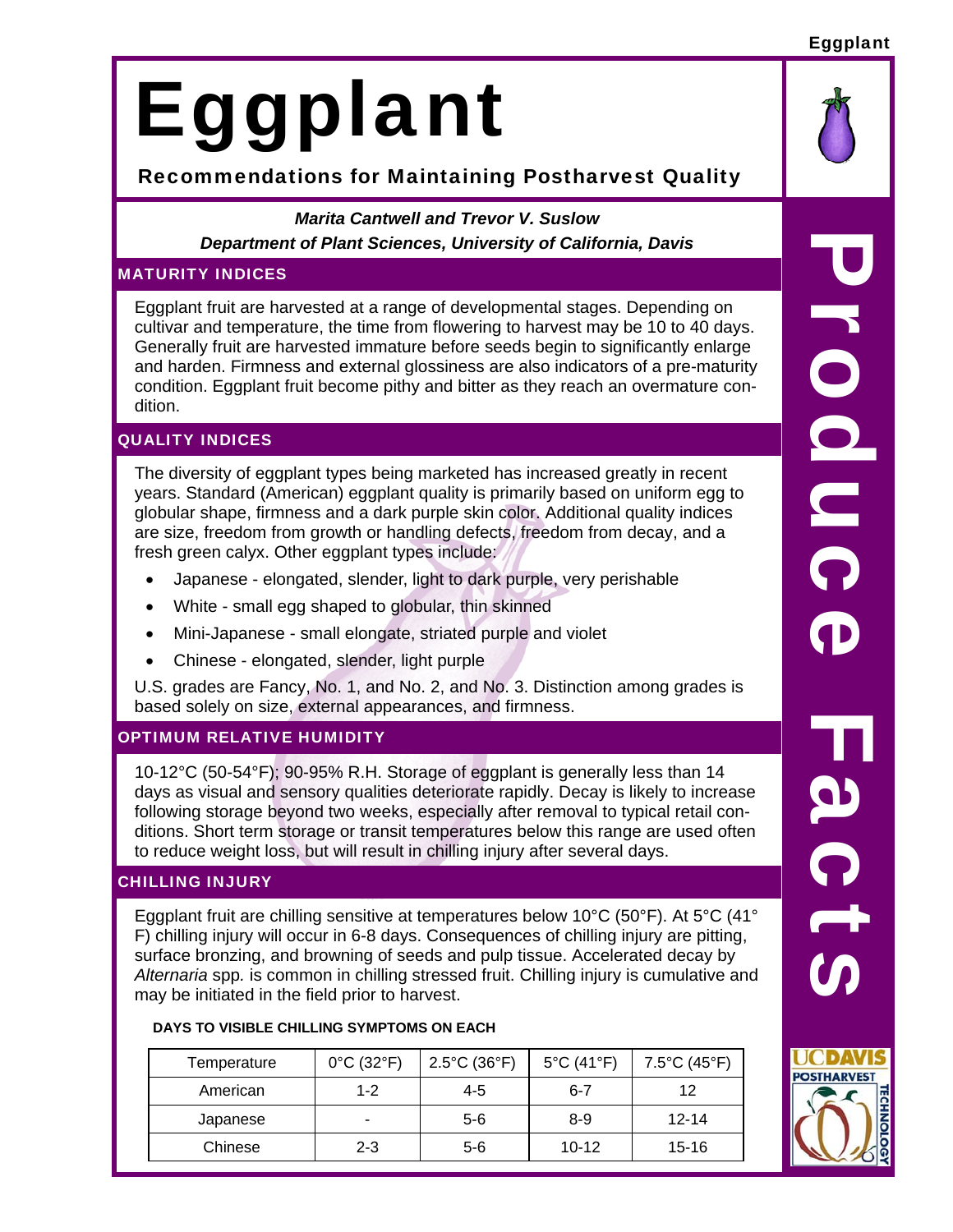# Eggplant

| <b>RATES OF RESPIRATION</b>         |                                    |
|-------------------------------------|------------------------------------|
| Temperature                         | $12.5^{\circ}$ C (55 $^{\circ}$ F) |
| ml CO <sub>2</sub> / kg·hr American | 30-39                              |
| ml $CO2$ / kg·hr White egg          | 52-61                              |
| ml CO <sub>2</sub> / kg·hr Japanese | 62-69                              |

To calculate heat production, multiply ml  $CO<sub>2</sub>/kg·$ hr by 440 to get BTU/ton/day or by 122 to get kcal/metric ton/day.

# RATES OF ETHYLENE PRODUCTION

# 0.1-0.7µl/kg·hr at 12.5°C (55°F)

#### RESPONSES TO ETHYLENE

Eggplant fruit have a moderate to high sensitivity to exogenous ethylene. Calyx abscission and increased deterioration, particularly browning, may be a problem if eggplants are exposed to >1 ppm ethylene during distribution and short-term storage.

# RESPONSES TO CONTROLLED ATMOSPHERES (CA)

Controlled or modified atmosphere storage or shipping offer little benefit to eggplant quality maintenance. Low  $O_2$  levels (3-5%) delay deterioration and the onset of decay by a few days. Eggplant tolerates up to 10%  $CO<sub>2</sub>$  but storage life is not extended beyond the benefit of reduced levels of  $O<sub>2</sub>$ .

#### PHYSIOLOGICAL DISORDERS

**Freezing Injury.** Freezing injury will be initiated at -0.8°C (30.6°F), depending on the soluble solids content. Symptoms of freezing injury include a watersoaked pulp becoming brown and desiccated in appearance over time.

#### PATHOLOGICAL DISORDERS

Diseases are an important source of postharvest loss, particularly in combination with chilling stress. Common fungal pathogens are *Alternaria* (Black Mold Rot), *Botrytis* (Gray Mold Rot), *Rhizopus* (Hairy Rot), and *Phomopsis* Rot.

# PHYSICAL DISORDERS

Harvesting should be done by cutting the calyx-stem free from the plant rather than by tearing. Cotton gloves are often used. Bruising and compression injury are very common when attention to careful harvest and handling practices are not followed. Eggplant cannot withstand stacking in bulk containers.

#### SPECIAL CONSIDERATIONS

Rapid cooling, primarily to reduce water loss, soon after harvest is essential for optimal postharvest keeping quality. The precooling endpoint is typically 10°C (50°F). Forced-air cooling is the most effective practice. Room cooling after washing or hydrocooling is the most common practice. Moistened paper or waxed cartons are often used to reduce water loss. Japanese eggplants lose water 3 times more rapidly than American-type eggplants. Visible signs of water loss are reduction of surface sheen, skin wrinkling, spongy flesh, and browning of the calyx.

Chilling injury and water loss can be reduced by storing of eggplant in polyethylene bags or polymeric film overwraps. Increased decay from *Botrytis* is a potential risk of this practice.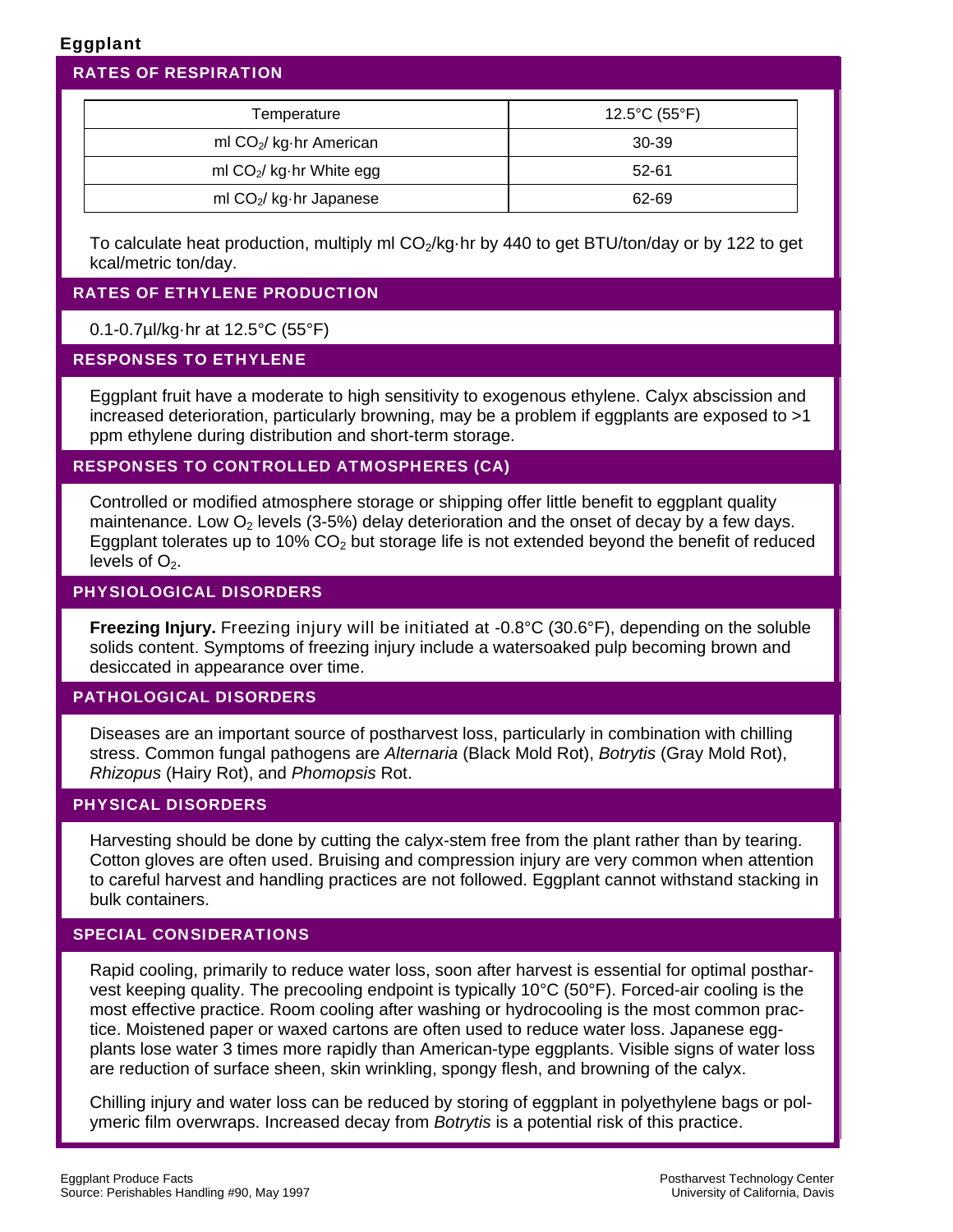# POSTHARVEST PHOTO GUIDE

#### **DISORDERS**







Eggplant Internal browning Rating Scale





CHILLING INJURY